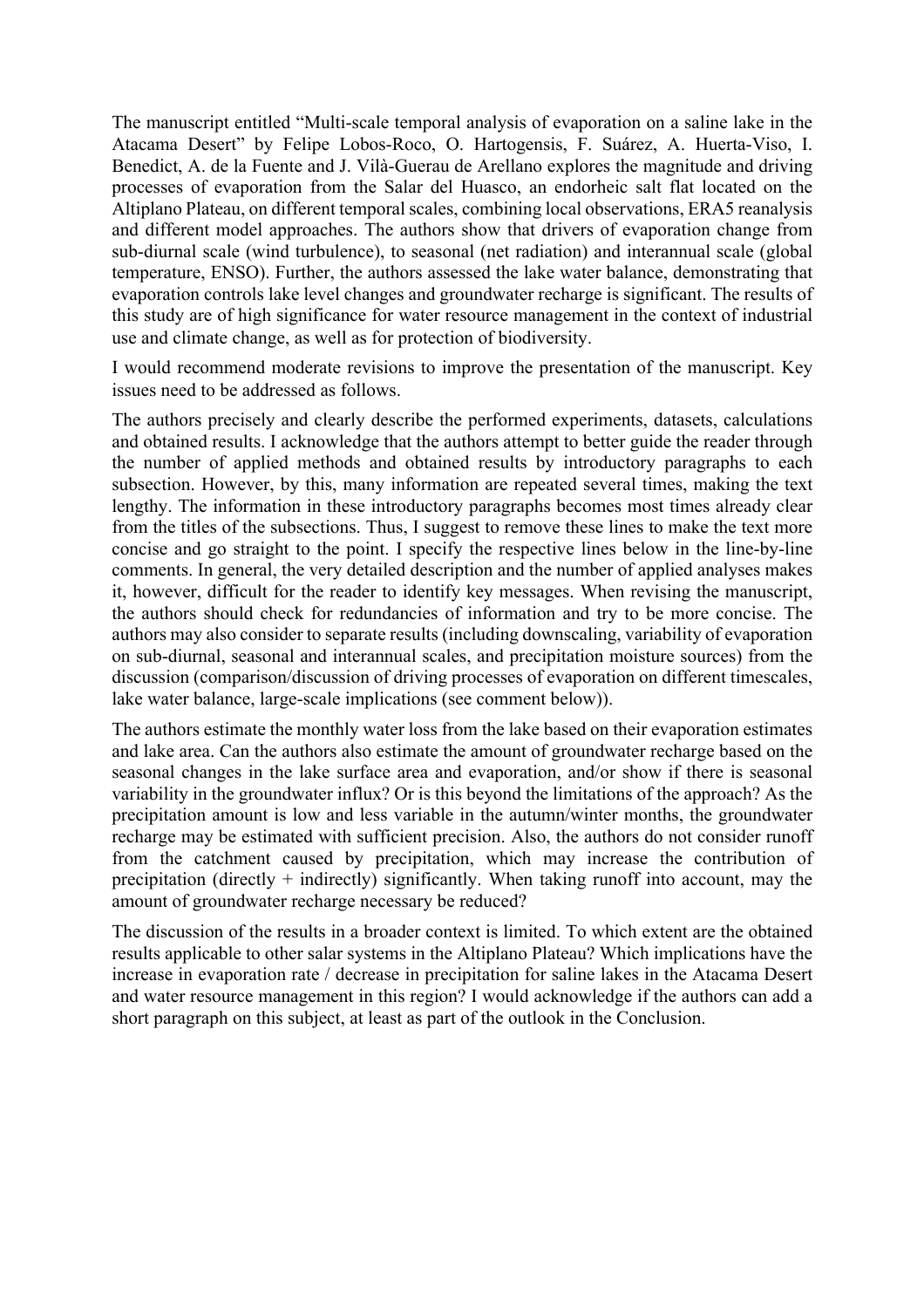Line-by-line comments:

Line 31: "[…] within the Atacama Desert where rainfall provides a source of water for northern Chile" => sense of the phrase unclear; In the Atacama Desert, precipitation is generally scarce and groundwater, rather than precipitation, the major water source.

Line 38 ff.: The authors refer here mainly to previous studies at the Salar del Huasco done by the authors of this study. However, there are a number of other studies in recent years at the Salar del Huasco, which investigated, for example, the groundwater regime (e.g. Johnson et al., 2010; Jayne et al., 2016; Scheihing et al., 2017), or the hydrological functioning of the salar (Voigt et al., 2021). The authors may consider to mention them too as the results of the present study are of major relevance for them.

Line 64/65: consider specifying the sentence to "This dependence of precipitation on climatic factors implies that […].

Line 88-102: The first and the second half of this paragraph contain kind of similar information. I recommend to merge them to avoid redundancies.

Line 107: With 135 km distance and  $\sim$ 4 km asl the Salar del Huasco is not really close to the ocean. It's rather the ocean-land thermal contrast that forces the atmospheric flow from the Pacific to the Altiplano in the afternoon hours.

Line 173: add that EC<sub>water</sub> takes measurements "above the saline lake" in contrast to metstation<sub>SDH</sub>, which takes measurements above bare soil.

Line 187: As stated here, freezing is an important variable as it leads to a reduction of evaporation. It would be great if the authors can add some information on the periods of freezing at the Salar del Huasco and seasonal differences (e.g., how many days per season).

Line 203/204: May be combined with the first sentence of the paragraph to avoid redundancies.

Line 210: suggestion: Seasonal averages of moisture sources are "evaluated" rather than "shown"

Line 212: suggestion: "long-term water balance" rather than "mass balance"

Line 216: The lake's area estimates are obtained from de la Fuente et al. (2021)? Add reference.